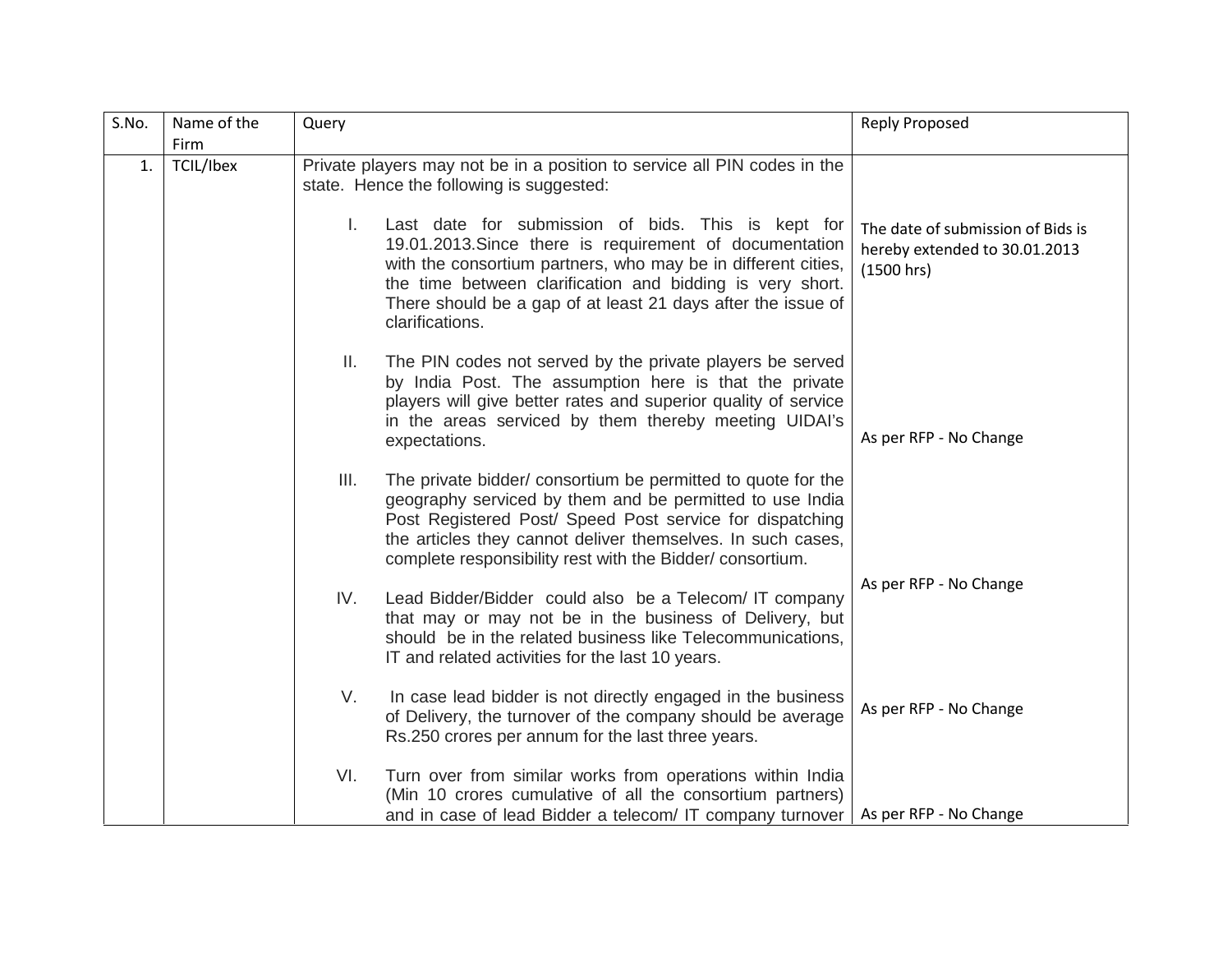|      | of the lead Bidder/Bidder be minimum 250 crores                                                                                                 |                                              |
|------|-------------------------------------------------------------------------------------------------------------------------------------------------|----------------------------------------------|
| VII. | Payment cycle of 45 days be reduced to fortnightly payment<br>cycle as the amount involved is large and may cause<br>difficulty to the bidders. | Bills will be processed on monthly<br>basis. |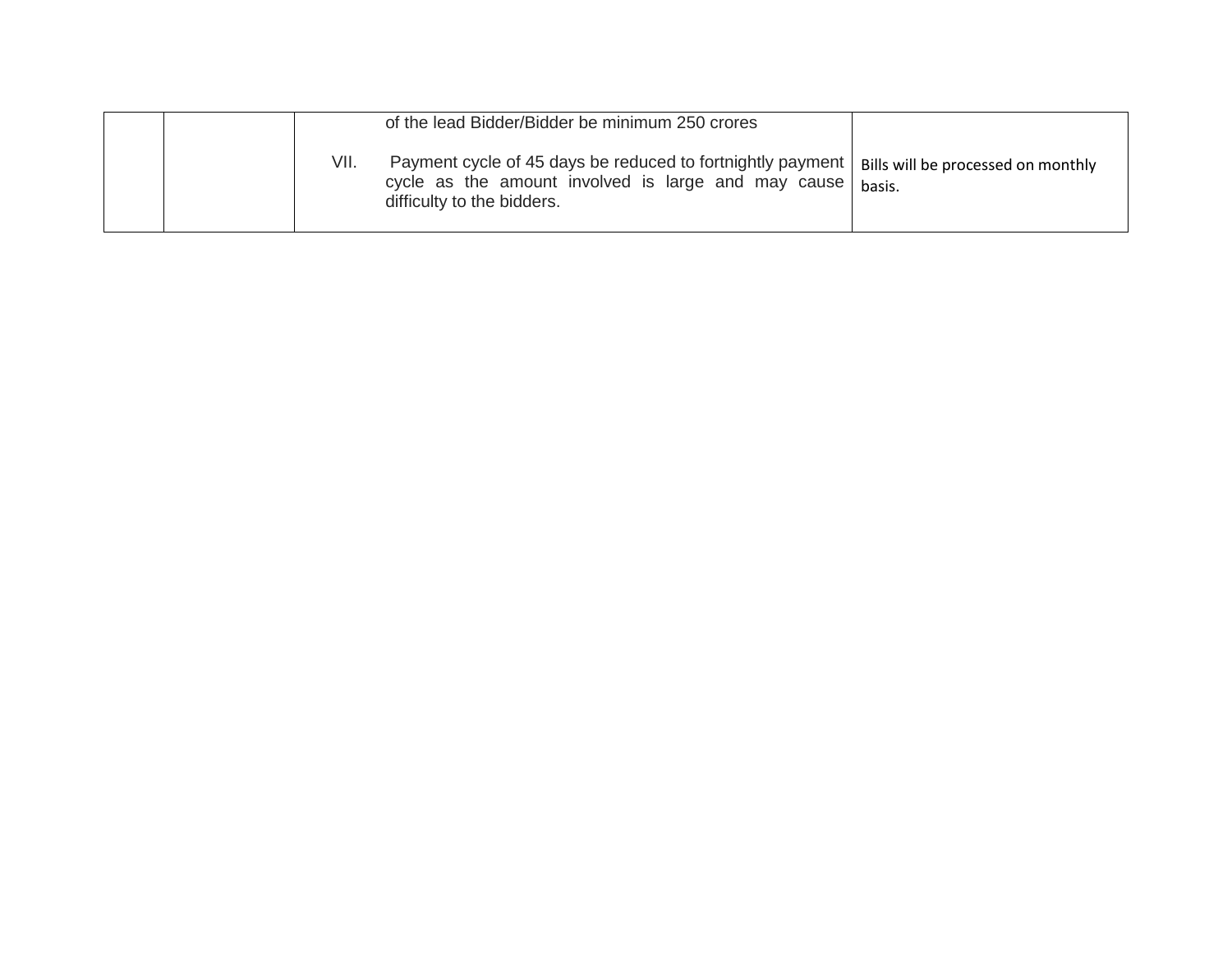| 2. | <b>Srichakra</b>                      | Ι. | <b>Bio-metrics</b>                                                                                                                                                                                                                                                                                                                                                                                                                                                            |                                                                                                                                                                                                                                              |
|----|---------------------------------------|----|-------------------------------------------------------------------------------------------------------------------------------------------------------------------------------------------------------------------------------------------------------------------------------------------------------------------------------------------------------------------------------------------------------------------------------------------------------------------------------|----------------------------------------------------------------------------------------------------------------------------------------------------------------------------------------------------------------------------------------------|
|    | <b>Transtech Pvt.</b><br>Ltd., Mumbai |    | As per the RFP Bio-metrics authenticated deliveries is not<br>compulsory. However during the pre-bid meeting UIDAI consultants<br>seemed to be insisting on the same. This technology and process is<br>yet to be deployed on a large scale on the field and hence<br>considering the technological and social challenges which will be<br>faced, we request UIDAI to retain the same position for the<br>biometrics authentication which the vendor could deploy optionally. | As per RFP - No Change                                                                                                                                                                                                                       |
|    |                                       | П. | <b>Connectivity &amp; Reach &amp; Penalty Matrix</b>                                                                                                                                                                                                                                                                                                                                                                                                                          |                                                                                                                                                                                                                                              |
|    |                                       |    | Considering the nature of the industry, 100% deliveries within<br>i).<br>defined TAT is very difficult to achieve and there would always be<br>a miniscule component of the total volume, which would go<br>beyond the threshold timelines specified. This residual volume is<br>found pending due to multifarious factors on the ground as well<br>as the quality of data and the nature of the process defined to<br>deliver the articles.                                  | In terms of the Para 10 of Scope of<br>Work, the 100 % delivery can be<br>achieved, hence 100 % delivery has<br>to be achieved.                                                                                                              |
|    |                                       |    | In many rural and semi-urban and interior areas where the<br>ii)<br>names and addresses are very similar, a case being classified as a<br>critical error in spite of the DDSP following all procedures are<br>very high as two perfectly delivered articles could be swapped<br>across residents in the same vicinity.<br>iii) The social, political and extraneous pressure factors on the                                                                                   | Swapping of documents shall be<br>considered as critical error and will<br>definitely attract the penalty.                                                                                                                                   |
|    |                                       |    | ground at the time of delivery could exert undue pressure on the<br>last mile delivery man which may be very difficult to contain and<br>mitigate. Such instances could also for reasons beyond the<br>control of the DDSP could be classified as critical errors.                                                                                                                                                                                                            | No change - As per RFP                                                                                                                                                                                                                       |
|    |                                       |    | iv) This being a two year contract, with the changing climatic<br>conditions and related extremities and areas getting cut-off or<br>inaccessible due to floods etc. could result in the said locations<br>becoming virtually impossible to deliver within the given TATs<br>and could get factored as critical errors.                                                                                                                                                       | Natural calamities beyond the<br>reasonable control shall not be<br>considered critical errors and due<br>weightage shall be given to such<br>events. The final decision in this<br>regard shall be taken by UIDAI on<br>case to case basis. |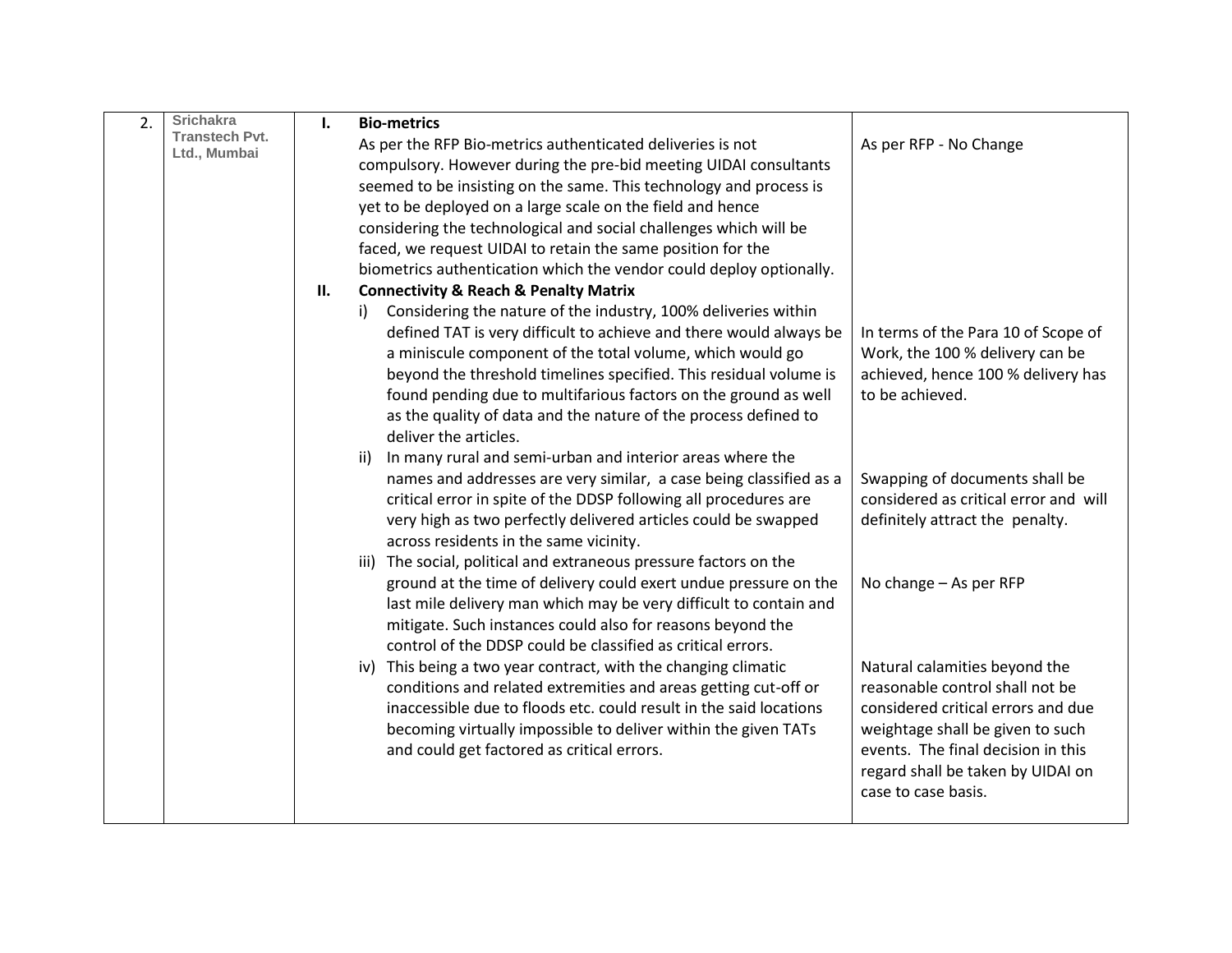| V)                                            |                |                                              |     |             |                                                   |                                                                                                                    | No change - As per RFP<br>No change - As per RFP                                                                                                                                                                                                                                                                                                                                                                                                                                                                                                                                                                                                                                                                                                                                                                                                 |
|-----------------------------------------------|----------------|----------------------------------------------|-----|-------------|---------------------------------------------------|--------------------------------------------------------------------------------------------------------------------|--------------------------------------------------------------------------------------------------------------------------------------------------------------------------------------------------------------------------------------------------------------------------------------------------------------------------------------------------------------------------------------------------------------------------------------------------------------------------------------------------------------------------------------------------------------------------------------------------------------------------------------------------------------------------------------------------------------------------------------------------------------------------------------------------------------------------------------------------|
|                                               |                |                                              |     |             |                                                   |                                                                                                                    | No change - As per RFP. However,                                                                                                                                                                                                                                                                                                                                                                                                                                                                                                                                                                                                                                                                                                                                                                                                                 |
|                                               |                |                                              |     |             |                                                   |                                                                                                                    | 26 Jan, 15 Aug and 2 Oct are<br>excluded from calculation of SLAs.                                                                                                                                                                                                                                                                                                                                                                                                                                                                                                                                                                                                                                                                                                                                                                               |
|                                               | D+Weeks        | Days                                         | %   | Cum<br>$\%$ | %                                                 | Cum<br>$\%$                                                                                                        |                                                                                                                                                                                                                                                                                                                                                                                                                                                                                                                                                                                                                                                                                                                                                                                                                                                  |
|                                               | 0              | 15                                           | 60% | 60%         | 3%                                                | 3%                                                                                                                 |                                                                                                                                                                                                                                                                                                                                                                                                                                                                                                                                                                                                                                                                                                                                                                                                                                                  |
|                                               | $\mathbf{1}$   | 22                                           | 20% | 80%         | 3%                                                | 6%                                                                                                                 |                                                                                                                                                                                                                                                                                                                                                                                                                                                                                                                                                                                                                                                                                                                                                                                                                                                  |
|                                               | $\overline{2}$ | 29                                           | 15% | 95%         | 3%                                                | 9%                                                                                                                 |                                                                                                                                                                                                                                                                                                                                                                                                                                                                                                                                                                                                                                                                                                                                                                                                                                                  |
|                                               | 3              | 36                                           | 3%  | 98%         | 3%                                                | 12%                                                                                                                |                                                                                                                                                                                                                                                                                                                                                                                                                                                                                                                                                                                                                                                                                                                                                                                                                                                  |
|                                               | 5              | 50                                           | 2%  | 100%        | 3%                                                | 15%                                                                                                                |                                                                                                                                                                                                                                                                                                                                                                                                                                                                                                                                                                                                                                                                                                                                                                                                                                                  |
| POD not<br>available /<br>Very Late /<br>Lost | 6              | $50+$                                        | 0%  | 100%        | 25%                                               |                                                                                                                    |                                                                                                                                                                                                                                                                                                                                                                                                                                                                                                                                                                                                                                                                                                                                                                                                                                                  |
| Crtical                                       |                |                                              | 0%  |             | 200%                                              |                                                                                                                    |                                                                                                                                                                                                                                                                                                                                                                                                                                                                                                                                                                                                                                                                                                                                                                                                                                                  |
|                                               |                |                                              |     |             |                                                   |                                                                                                                    |                                                                                                                                                                                                                                                                                                                                                                                                                                                                                                                                                                                                                                                                                                                                                                                                                                                  |
|                                               |                |                                              |     |             |                                                   |                                                                                                                    |                                                                                                                                                                                                                                                                                                                                                                                                                                                                                                                                                                                                                                                                                                                                                                                                                                                  |
|                                               |                |                                              |     |             |                                                   |                                                                                                                    |                                                                                                                                                                                                                                                                                                                                                                                                                                                                                                                                                                                                                                                                                                                                                                                                                                                  |
|                                               |                |                                              |     |             |                                                   |                                                                                                                    |                                                                                                                                                                                                                                                                                                                                                                                                                                                                                                                                                                                                                                                                                                                                                                                                                                                  |
|                                               |                |                                              |     |             |                                                   |                                                                                                                    |                                                                                                                                                                                                                                                                                                                                                                                                                                                                                                                                                                                                                                                                                                                                                                                                                                                  |
|                                               |                |                                              |     |             |                                                   |                                                                                                                    |                                                                                                                                                                                                                                                                                                                                                                                                                                                                                                                                                                                                                                                                                                                                                                                                                                                  |
|                                               |                |                                              |     |             |                                                   |                                                                                                                    |                                                                                                                                                                                                                                                                                                                                                                                                                                                                                                                                                                                                                                                                                                                                                                                                                                                  |
|                                               | (additional)   | attachment 4).<br><b>Penalty Computation</b> |     |             | consideration due to the above reasons.<br>Target | not considered in the critical error category for penal<br>between the original UIDAI formula and our suggestion). | There are approximately 450 + clusters of villages in Maharashtra<br>which have been declared inaccessible tribal areas (refer<br>vi) Considering all the points above the expectation that the DDSP<br>should deliver 100% of the articles as per the SLA needs to be<br>relooked at. We suggest 10% allowance of the total volume to be<br>We suggest a modified penalty structure as depicted below.<br>Penalty<br>In the above structure we have requested for higher TAT based on %<br>slabs of the total volumes and defined the threshold limits for the<br>same. Penalty would be levied at the prescribed rate only for such<br>volumes, which have deviated from the corresponding threshold<br>slab. (We are attaching an XLS [attachment 3] giving the comparison<br>The heavy penalty recommended by UIDAI in the RFP is increasing |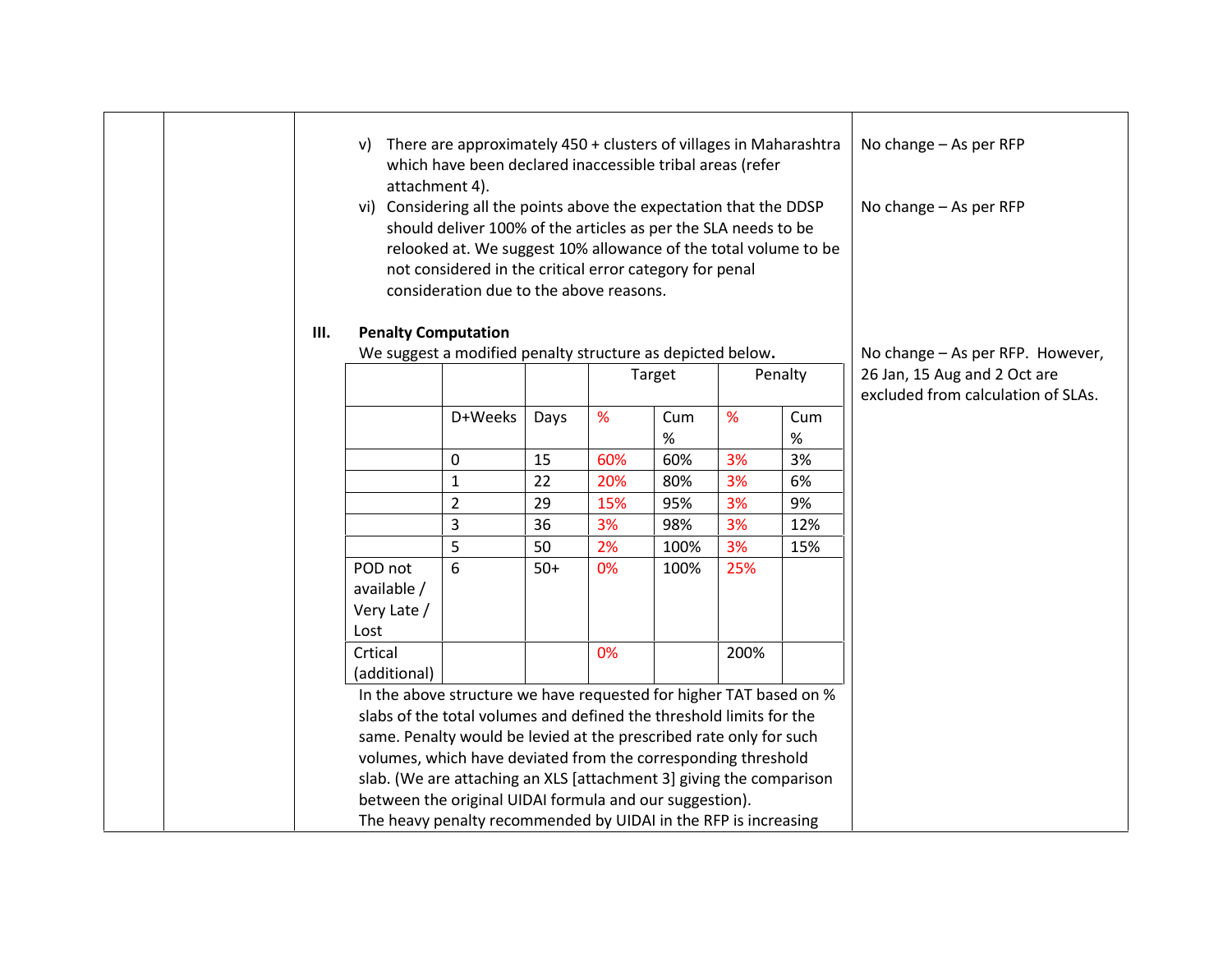| IV. | the cost to UIDAI very substantially and our submission is that the<br>current structure acts as a deterrent to participate in the RFP.<br>We suggest Sunday and other Public holidays is not to be considered<br>for TAT calculation.<br>Sub-contracting<br>Point 3.7 in page 47<br>of RFP disallows sub-contracting. However, if the DDSP<br>independently ties up with India Post (with its standard delivery<br>methodology and processes) for remote locations and inaccessible<br>areas and factors this in its price, would this arrangement be<br>permissible by UIDAI? | This arrangement is permissible<br>provided, the DDSP has tie-up with<br>India Post before submission of bid<br>for which documentary evidence is<br>to be submitted. In such event India<br>Post shall be considered as Non-Lead<br>Consortium member. Pricing under<br>such arrangement has to be devised<br>by the bidder.   |
|-----|---------------------------------------------------------------------------------------------------------------------------------------------------------------------------------------------------------------------------------------------------------------------------------------------------------------------------------------------------------------------------------------------------------------------------------------------------------------------------------------------------------------------------------------------------------------------------------|---------------------------------------------------------------------------------------------------------------------------------------------------------------------------------------------------------------------------------------------------------------------------------------------------------------------------------|
| V.  | <b>Assigning Contract to multiple vendors</b><br>Point 18 on Page 14<br>of RFP mentions that UIDAI reserves the right to distribute the work<br>in whole or part in any of the states without any liability, but in page<br>22 of the RFP it envisaged to engage 1 service provider for each state.<br>We would like to know whether the allocation to multiple vendors<br>within a state would happen at the outset or subsequently during the<br>course of the project.                                                                                                       | UIDAI envision to select one DDSP in<br>one state. In case of tie between two<br>or more bidders, the work may be<br>distributed. In case the work of a<br>selected DDSP is not found<br>satisfactory at any given time, UIDAI<br>reserves the right to annul the<br>contract and reallocate the<br>remaining work to L2 or L3. |
| VI. | <b>POD Scanning</b><br>Point 12, Page 29<br>Delivery confirmation is to be given to UIDAI by digitizing the<br>delivery records. That means giving a uploadable format of recipient<br>data (Name, Nos, Relationship with Addressee, Date and Time of the<br>delivery etc.). Does this also mean that we have to scan the POD<br>copies and give the POD scanned images to UIDAI?                                                                                                                                                                                               | Yes as per Para 12 of Scope of Work<br>of RFP                                                                                                                                                                                                                                                                                   |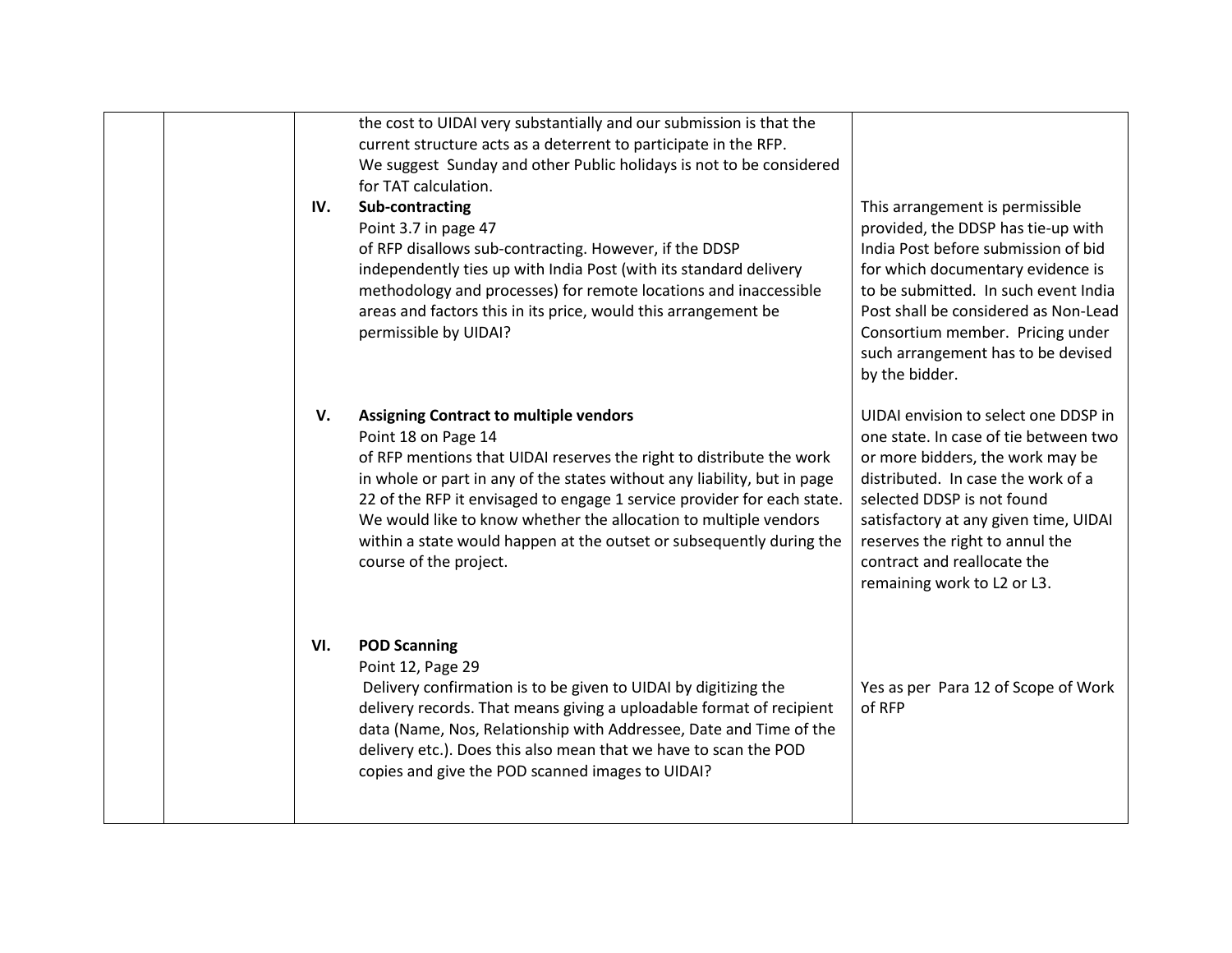| VIII. | Volume                                                                                        |                                                                                 |
|-------|-----------------------------------------------------------------------------------------------|---------------------------------------------------------------------------------|
|       | Point 5, Page 26 (RFP)<br>DDSP is allowed to hold (for max 10 days) the dispatch of documents | As per RFP, at the expiry of $10th$ day<br>all the documents, even if less than |
|       | for a specific pin code and accumulate them to reach a threshold                              | 500 documents, have to be                                                       |
|       | count before being dispatched. The minimum required number of                                 | dispatched.                                                                     |
|       | documents per delivery location shall be 500 documents (Page 26 of                            |                                                                                 |
|       | RFP). What if even after 10 days, number of documents for that pin                            |                                                                                 |
|       | code does not cross 500? Shall we continue holding these or dispatch                          |                                                                                 |
|       | them after 10 days?                                                                           |                                                                                 |
|       | The DDSP is expected to offer services for a period of 2 years to                             |                                                                                 |
|       | service the 5 Cr. Volume. What is the average monthly volume that                             | Average monthly volume cannot be                                                |
|       | UIDAI commits the DDSP for deliveries?                                                        | committed.                                                                      |
| IX.   | <b>On-Line Tracking</b>                                                                       |                                                                                 |
|       | The RFP requires on-line tracking of various stages of the Aadhaar                            |                                                                                 |
|       | document. We suggest that there should be only 3 stages shown in                              | On line tracking mechanism shall be                                             |
|       | On-Line Tracking as per industry standards, they could be 1)                                  | devised or suggested by bidders and                                             |
|       | Delivered 2) RTO and 3) In Transit. This also applies to stage wise                           | best suited mechanism of On line                                                |
|       | Daily MIS report.                                                                             | Tracking and Daily MIS Report shall                                             |
|       |                                                                                               | be considered by UIDAI.                                                         |
| Х.    | <b>Price Validity</b>                                                                         |                                                                                 |
|       | The DDSP is to quote a financial price with validity for 2 years. As the                      |                                                                                 |
|       | transportation is heavily fuel dependent and considering the volatility                       | The price once quoted shall not be                                              |
|       | of fuel prices the rate should be linked to a bench-mark fuel price                           | changed for the entire period of                                                |
|       | index. 40% weightage of the total quoted price is suggested to be                             | contract on any reason what so ever.                                            |
|       | considered as the fuel price component. This fuel price revision of the                       |                                                                                 |
|       | DDSP's bid should be recalculated once in a quarter during the<br>validity of the contract.   |                                                                                 |
|       |                                                                                               |                                                                                 |
| XI.   | <b>Return Documents</b>                                                                       |                                                                                 |
|       | Page 40, Point 13 (RFP)                                                                       |                                                                                 |
|       | The point says that the DDSP may be allowed to accumulate return                              |                                                                                 |
|       | documents for 30 days to facilitate bulk delivery of return documents                         |                                                                                 |
|       | at return address every 30 days. This in effect means that every day                          |                                                                                 |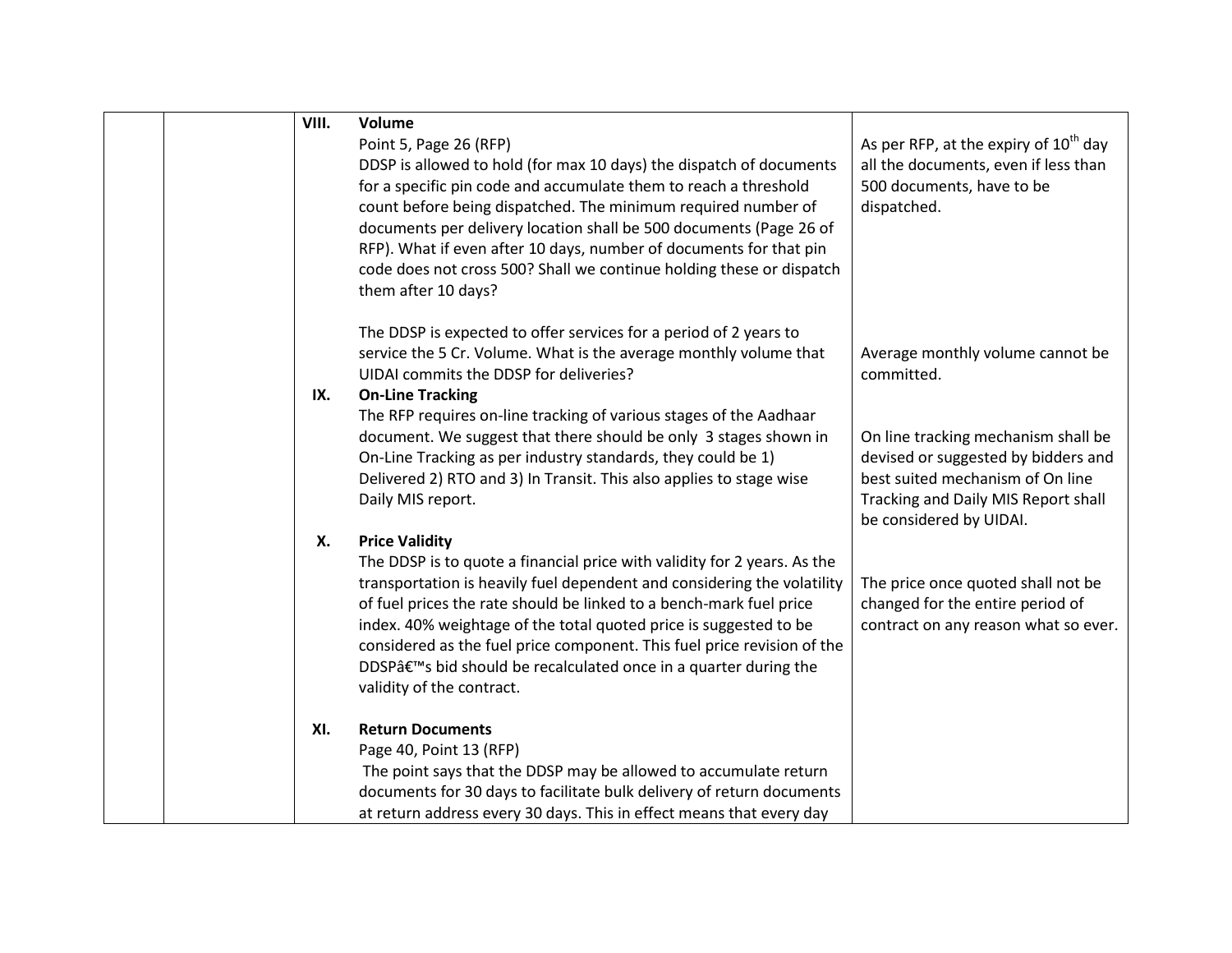|       | as per ageing some quantity of return documents would have to be       |                                          |
|-------|------------------------------------------------------------------------|------------------------------------------|
|       | sent to return address. Our suggestion is to allow consolidation of    |                                          |
|       | this process and should be allowed to return the documents to the      | May be accepted.                         |
|       | return address after lapse of 30 days twice or thrice a month in the   |                                          |
|       | succeeding month.                                                      |                                          |
| XII.  | <b>Charges for Return Documents</b>                                    |                                          |
|       | Point 13 on Page 29 has following RTO reasons                          |                                          |
|       | Item refused by addressee<br>لأني أ                                    |                                          |
|       | Deceased<br>ة 2⁄2.                                                     |                                          |
|       | Insufficient address<br>51ع                                            |                                          |
|       | ة /i<br>Addressee cannot be located                                    |                                          |
|       | Unclaimed<br>ة 2⁄2.                                                    |                                          |
|       | In all the above 5 scenarios, DDSP would have put all the efforts in   | RFP clearly mentions that the cost of    |
|       | reaching to the door step of the resident. As per industry standards   | return documents is to be included       |
|       | for return documents, our understanding is that UIDAI would be         | in the bid price. Refer Para 13 of       |
|       | paying as per the prescribed discovered rate for the above category    | Scope of Work of RFP.                    |
|       | of articles.                                                           |                                          |
| XIII. | <b>Print &amp; Logistics synergy</b>                                   |                                          |
|       | We suggest that the articles be printed and handed over to DDSP        |                                          |
|       | basis certain rules defined between DDSP and UIDAI. This would be      |                                          |
|       | aimed towards optimizing the efficiency and also helping in bulk       | All such suggestions can be included     |
|       | break planning as well as load balancing.                              | in technical evaluation process and      |
| XIV.  | <b>Constraints on POD</b>                                              | will be considered by UIDAI at the       |
|       | 1. There may be cases where there will be old elderly residents who    | time of the technical evaluation.        |
|       | may not know how to read, sign or acknowledge PODs. In such cases      |                                          |
|       | how can we get acknowledgements on PODs?                               | The person making delivery shall         |
|       |                                                                        | record the Name and Tel. No of the       |
| 2.    | If the recipient cannot read or write, can the delivery boy enter the  | person taking the delivery.              |
|       | recipient details on the POD and just take thumb impression of the     |                                          |
|       | recipient on the POD slip? What if the recipients refuse to give their | Such deliveries shall be considered      |
|       | thumb impression? Can we return these without delivering them, as      | as "Refused by Addressee" and will       |
|       |                                                                        |                                          |
|       | RTO <sub>s</sub> ?                                                     | be considered as "Returned<br>Documents" |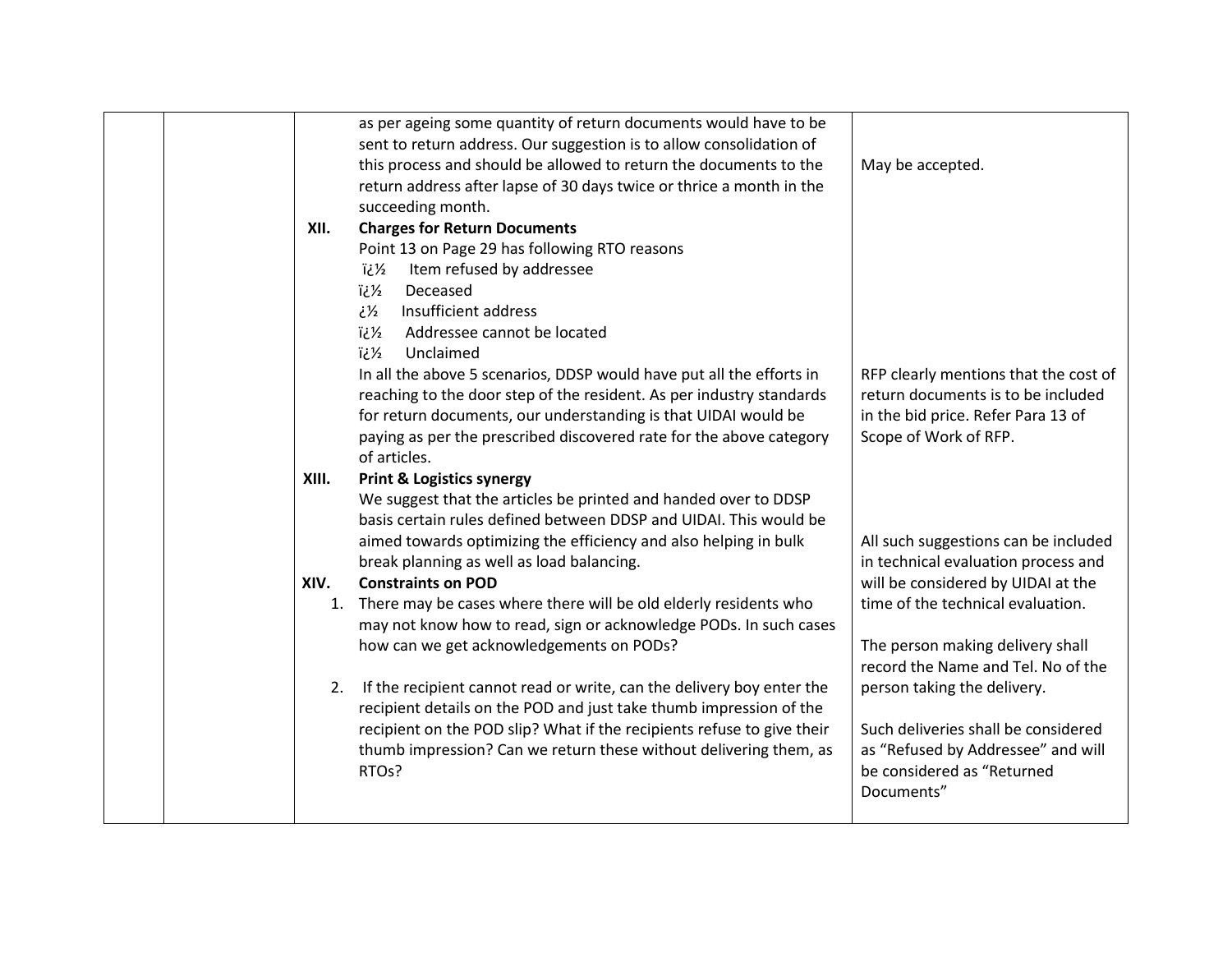| What if the Addressee has rented his house to PAYING GUESTS and<br>3.<br>the Paying Guests or their friends receive the Cards? What if the<br>recipients do not hand over the cards to the Addressee? Will the<br>After recording the Name, Tel<br>Supplier (Courier Vendor) be held responsible for such cases?<br>No.and relationship of the recipient<br>(if other than Addressee), the<br>document can be delivered. In case<br>the recipient do not hand over the<br>documents to Addressee, the DDSP<br>If the addressee has given his office address instead of residence<br>shall not be held responsible.<br>4.<br>address (don't know if this is possible), and if the addressee is out<br>of station due to official work.<br>Addressee giving the office address<br>is rare occurrence and may not be<br>possible, as this is not accepted as<br>Proof of Residence at the time of<br>enrolment. |  |  |
|--------------------------------------------------------------------------------------------------------------------------------------------------------------------------------------------------------------------------------------------------------------------------------------------------------------------------------------------------------------------------------------------------------------------------------------------------------------------------------------------------------------------------------------------------------------------------------------------------------------------------------------------------------------------------------------------------------------------------------------------------------------------------------------------------------------------------------------------------------------------------------------------------------------|--|--|
|                                                                                                                                                                                                                                                                                                                                                                                                                                                                                                                                                                                                                                                                                                                                                                                                                                                                                                              |  |  |
|                                                                                                                                                                                                                                                                                                                                                                                                                                                                                                                                                                                                                                                                                                                                                                                                                                                                                                              |  |  |
|                                                                                                                                                                                                                                                                                                                                                                                                                                                                                                                                                                                                                                                                                                                                                                                                                                                                                                              |  |  |
|                                                                                                                                                                                                                                                                                                                                                                                                                                                                                                                                                                                                                                                                                                                                                                                                                                                                                                              |  |  |